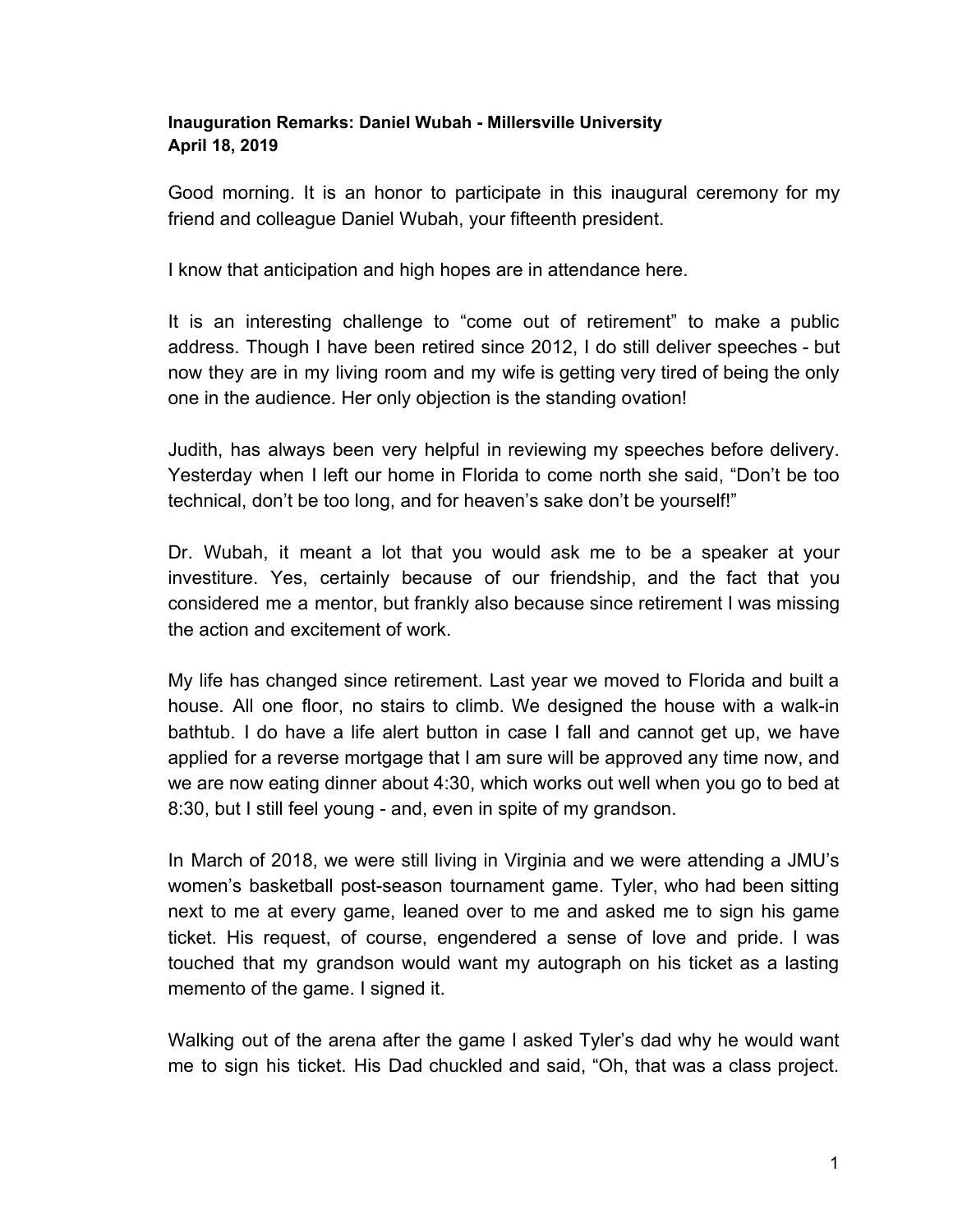He had to spend two hours with a senior citizen and your signature was to verify that he had done it!"

Leadership is important in good times and bad. It is in the challenging times that the focus falls on the leader.

When there is uncertainty in our eyes we look to leaders for purpose and predictability.

When our minds are clouded by complexity and ambiguity we look to our leaders for clarity.

When our hearts are burdened by grief, stress or doubt we look to our leaders for comfort and hope.

Ladies and gentlemen, I am here today to tell you that should any of these conditions confront you, the leader you will seek has been found. He is sitting here and his name is Daniel Wubah.

Chair Shapira, Chancellor Greenstine, Chair Warfel, past presidents Caputo and McNairy-Nelson, SGA president Tintera, institutional delegates, officials of the Lancaster and Millersville communities, faculty, staff, students, alumni, donors, and friends of the University, I know that your attendance today means a great deal to Dr. Wubah. To the delegation from Ghana with us today, I know that you are rightfully proud of this son of your country.

Daniel, this day will remembered as a signature day, a milestone, in your life. There will be others to be sure, but you will remember this one, as I remember the day we met twenty years ago.

Inaugurations, or investitures, are celebratory events. "inauguration" derives from the Latin word which refers to the ceremonies of the ancient Romans who sought to ascertain if it was the will of the gods for a public official to be deemed worthy to assume office.

Dr. Wubah may the Gods and the force be with you!

As Mr. Warfel stated, an investiture is a public opportunity to celebrate the university's honored and storied past while evolving its future. But as a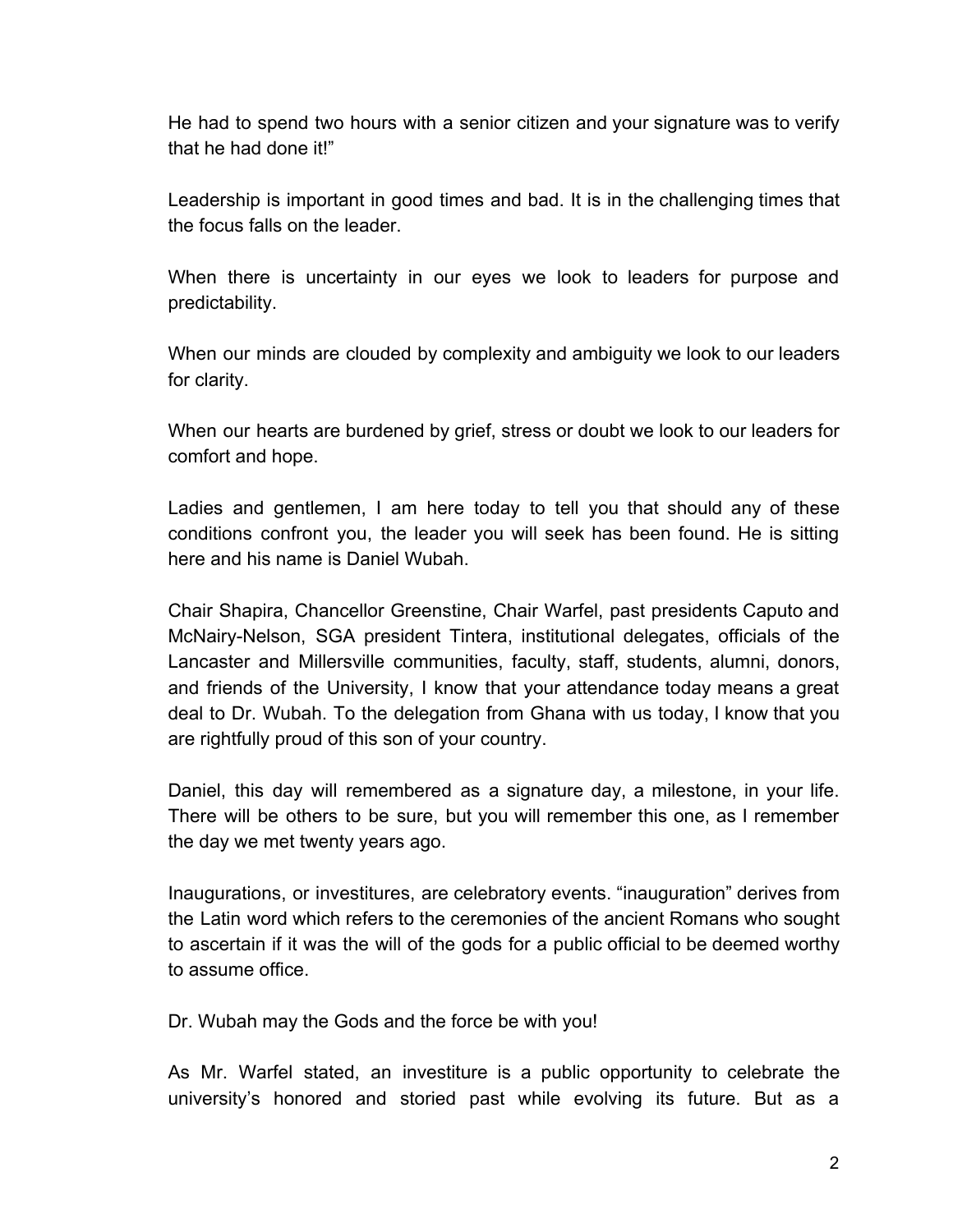paraphrased contemporary song lyric reminds us: "Keep all your memories, but don't live the past. Instead, look forward to the best days you will have."

In researching the topic, I wasn't able to find anything definitive that tells us why we wait as long as we do to conduct inaugural ceremonies. Sometimes a full year passes from the time the new president assumes his/her working duties until the investiture. The delay in the Nation's presidential inaugural is ascribed to the time required to travel to Washington, D.C. in the period before modern transportation.

But for college and university presidents I can only assume that the delay is attributable to our desire to make sure the selection committee "got it right" before we permanently commit to a long term relationship!

I suppose that an invited inaugural speaker is expected to offer assurances that you did, in fact, "get it right," and to provide brief admonitions or advice going forward, and I will try to do that!

We can all recite long lists of desired leadership traits or characteristics. To me, responsible leadership implies character and service to others. We expect our leaders to be people of integrity, people who can be trusted, people who we regard as honest.

Leaders who don't commit to service to the benefit of others are merely figureheads – they are not leaders.

The research and subsequent literature tells us that above all else we expect our leaders to be honest, forward-looking, inspiring and competent. I can assure you that Dr. Wubah was either born with or has acquired each of these characteristics. Unlike a young and inexperienced Abraham Lincoln, Daniel Wubah has a competence cultivated from study and experience: as an academic and administrative leader at all types of universities from those devoted to the liberal arts and those conducting cutting-edge research. He is fluent in the language of leadership.

Long before Abraham Lincoln became president, young Lincoln gathered together a band of men in 1832 to fight in the Black Hawk War. Having been the one who gathered the group together he was awarded the title of Captain.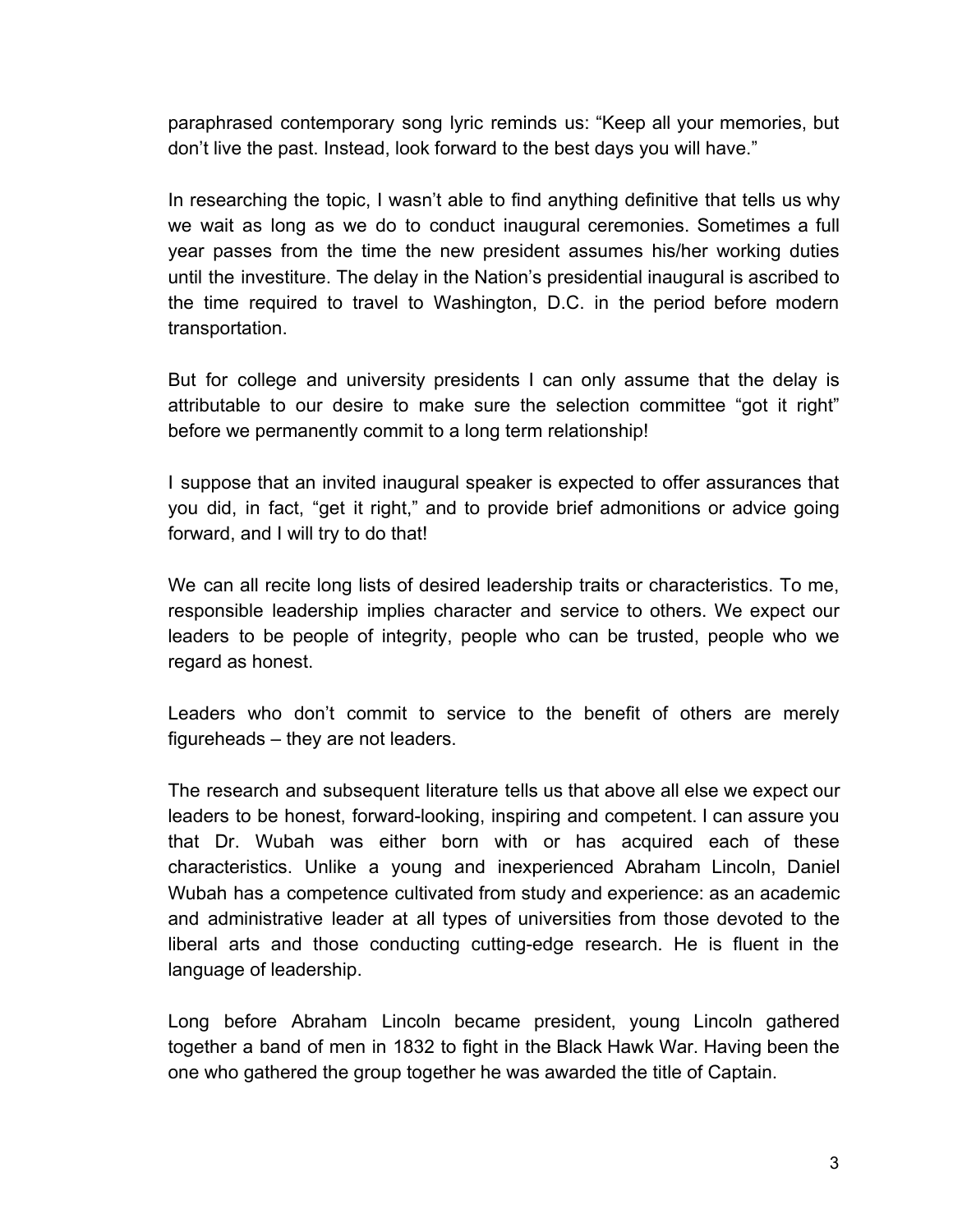But, Lincoln had a problem... he knew nothing about soldiering. He had no prior experience and he possessed no knowledge of tactics. He had trouble remembering the simplest military procedures.

One day Lincoln was marching a couple of dozen men across a field and needed to guide them through a gate into another field. But he could not manage it.

Recounting the incident later, Lincoln said, "I could not for the life of me remember the proper word of command for getting my company endwise."

Finally, as we came near the gate I shouted: "This company is dismissed for two minutes, when it will fall in again on the other side of the gate."

While he began the war with the title and position of captain, by the end of his military service he found his rightful place, having been demoted to the rank of private."

Well, as the story ends we know that Mr. Lincoln's competence was manifested in many other ways.

This is no easy job. After all the personal preparation the president still has to execute because at the end of the day, "whatever befalls the institution, the president is expected to resolve it brilliantly."

Scott Cowen, the former president of Tulane, shared a story about the nature of the job: As he was leaving the chancellorship at the University of Texas after three years in the position, William McRaven described the job of a college president as the "toughest job in the nation," Mind you that McRaven is a retired Navy four-star admiral who orchestrated the raid that killed Osama Bin Laden as well as the rescue of an American captain from the hands of Somalian pirates.

Fifty years ago higher education giant Clark Kerr, the former University of California president, wrote that "the University president in the United States is expected to be the friend of the students, a colleague of the faculty, a good fellow with the alumni, a sound administrator with the trustees… a devotee of opera and football equally, a decent human being, a good husband and father, and an active member of a church." Of course, when you then consider the additional complexities that have been added in today's "Age of Accelerations" as described by contemporary writer Thomas Friedman, you end up with one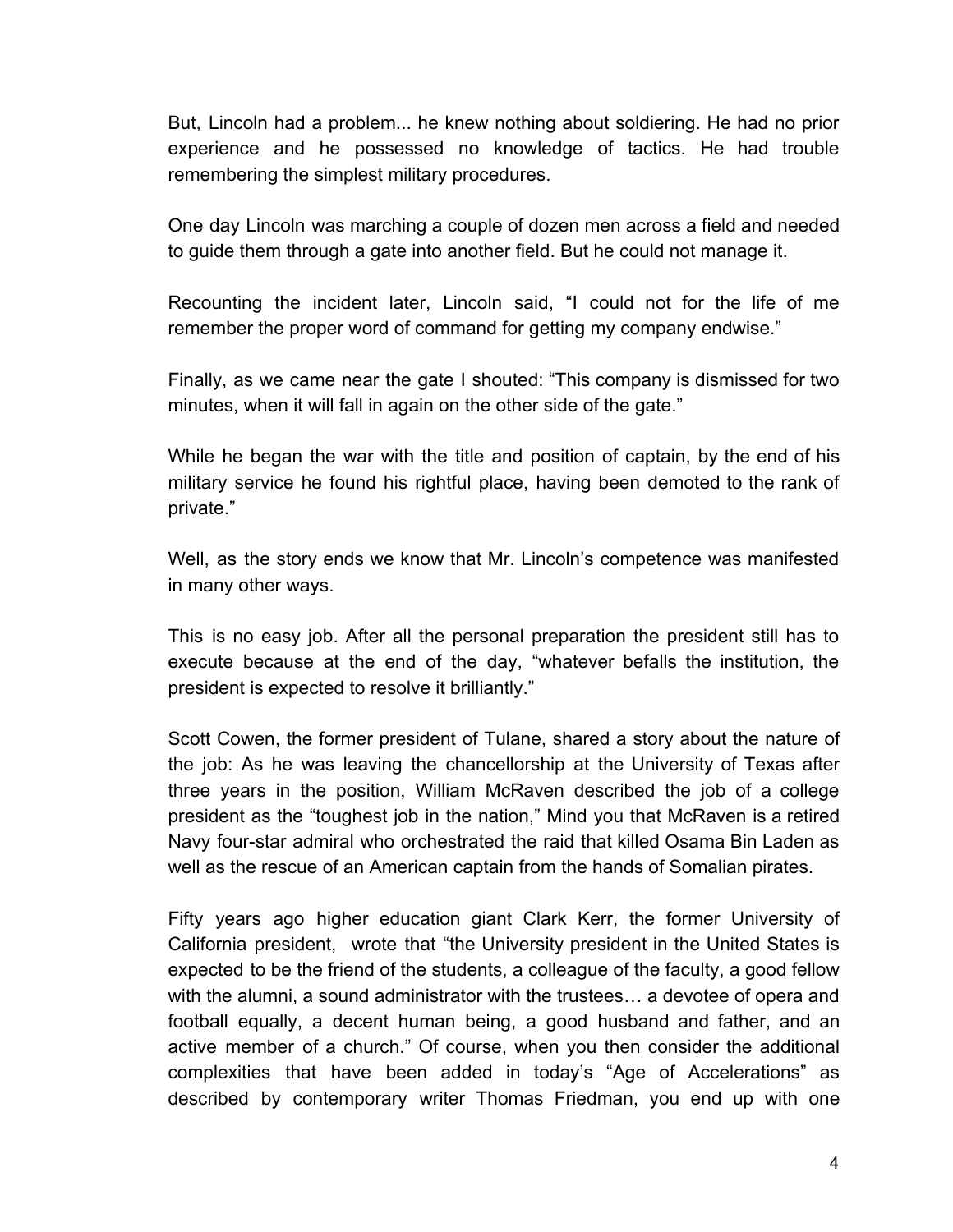challenging job description. But, don't worry Dr. Wubah, this leadership stuff is a piece of cake.

I am reminded of a story told to me by my friend Dale High. Dale has to cross the road from his house to collect the mail from his mailbox. One afternoon he left his home, approached the road, looked to the left and right, saw no vehicles and then started across the road to the mailbox. As he neared the center line, he noticed that a car was quickly approaching from his right. He hesitated and then started to retreat. The car pulled into its left lane and continued speeding toward him.

Not knowing what to do, Dale hesitated momentarily again and then started to move quickly across the road in the direction of the mailbox. The car swerved into its right lane and sped toward him. Totally mystified, and not knowing what to do, he moved to the center line, closed his eyes and froze in position.

The car came closer and closer and then the driver screeched to a stop inches away from Dale. Quite upset, Dale quickly moved to the driver's door and as he approached the window came down. To Dale's surprise there was a squirrel sitting behind the steering wheel who turned, looked at Dale and said, "It is not as easy as it looks, is it?

No, President Wubah, It is not as easy as it looks, but it is a job that offers tremendous personal reward and gratification when the job is done well.

I have reviewed your Mission, Vision, and Values statements and looked at your strategic plan. All are worthy of Millersville's reputation and its promise. I suggest to you that accomplishing your ambitions in a timely fashion will be dependent upon two factors: alignment of individual objectives with those of the institution's and trust.

Trust makes the whole enterprise so much more efficient. When you don't doubt intentions or question motives and when you know that the next person is working to make the University better even if their approach isn't the path you would choose, progress is the product. Trust means that each person in the community can take action without fear of retribution, or embarrassment, if a mistake is made.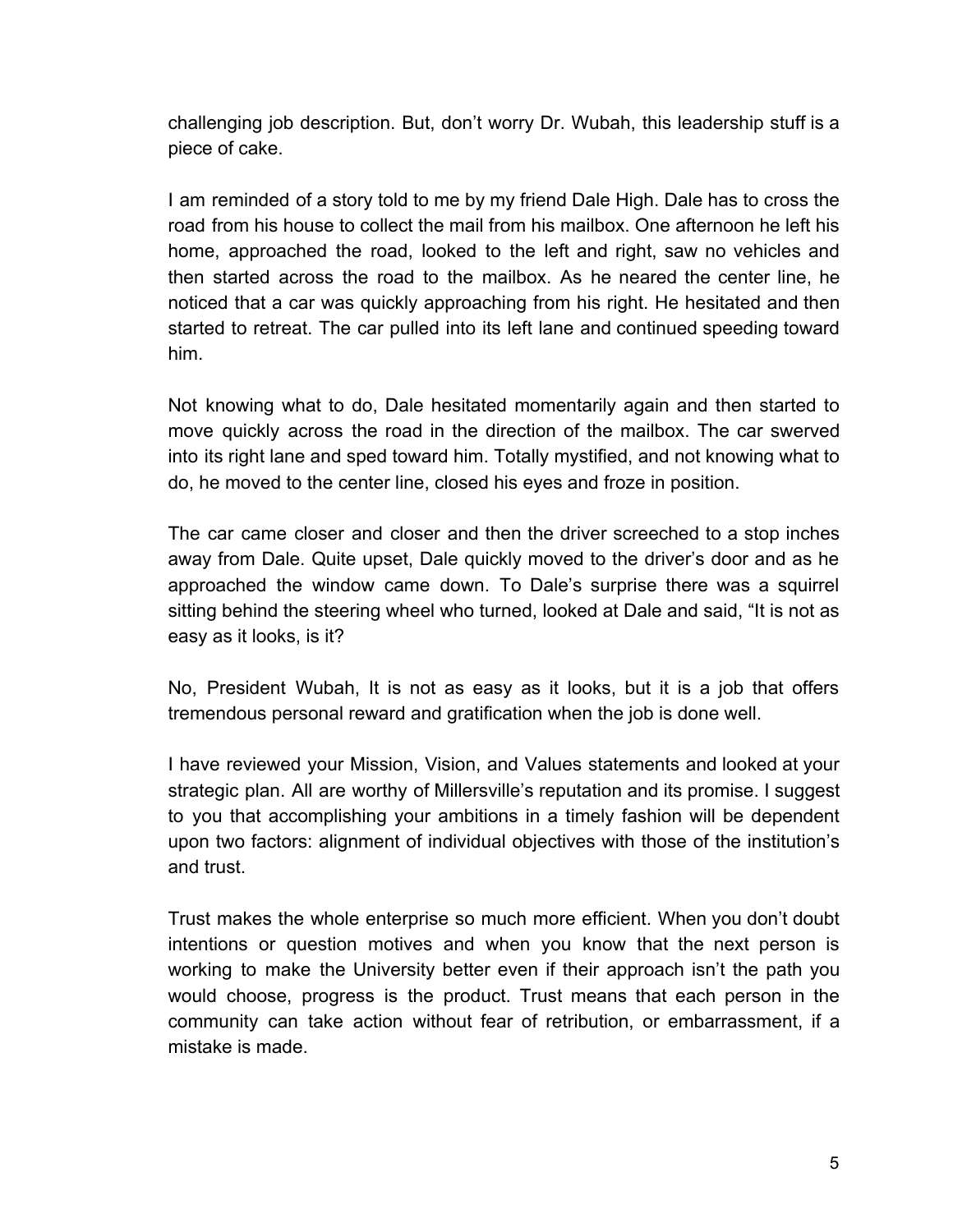Communities characterized by the confidence that trust affords, get things done. Organizations more focused on blame and who did what, when mistakes are made may often become paralyzed by fear and doubt. Leaders emboldened by trust act, knowing that a misstep will cause others to ask, "so what do we try now?" rather than "why in the world did he/she do that?"

The recent Final Four basketball games are a wonderful example of the benefits of trust. Near the end of those very tight games, if a player missed a shot, dribbled the ball off his foot, or made a bad pass no one stopped and said "why did you do that?", or "what were you thinking?"

Instead the total focus of each player became "what do we do now?" It is amazing what you can get done in a very short time when there is no second guessing because you know that each player is giving his all to help the team succeed.

Trust cannot be taken for granted. Like a proper diet and exercise it must be practiced every single day.

I have already mentioned my wife, Judith. She loves the author and artist Brian Andreas. Perhaps some of you know his "Story People" work.

One of my very favorite pieces of his states, "You have to remember to make it all over again every day, the angel said to me. Otherwise, it goes all to hell…" a climate of trust requires that kind of attention. If we mind it everyday, it becomes a culture - a culture that every other college or university will envy. - Be an engine of trust.

To my friend Daniel: cultivate, guard, respect and never take for granted the trust that is placed in you by others. It is a leader's lifeblood.

Be inclusive, inviting the opinions of others before decisions are reached; be thoughtful and conscientious….but be decisive - I had a good friend and supporter at JMU who was in the fruit and produce business. He used to say, "when the bananas have brown spots, there is no time for a committee meeting!" In an organization characterized by trust, that is understood and no explanations are required.